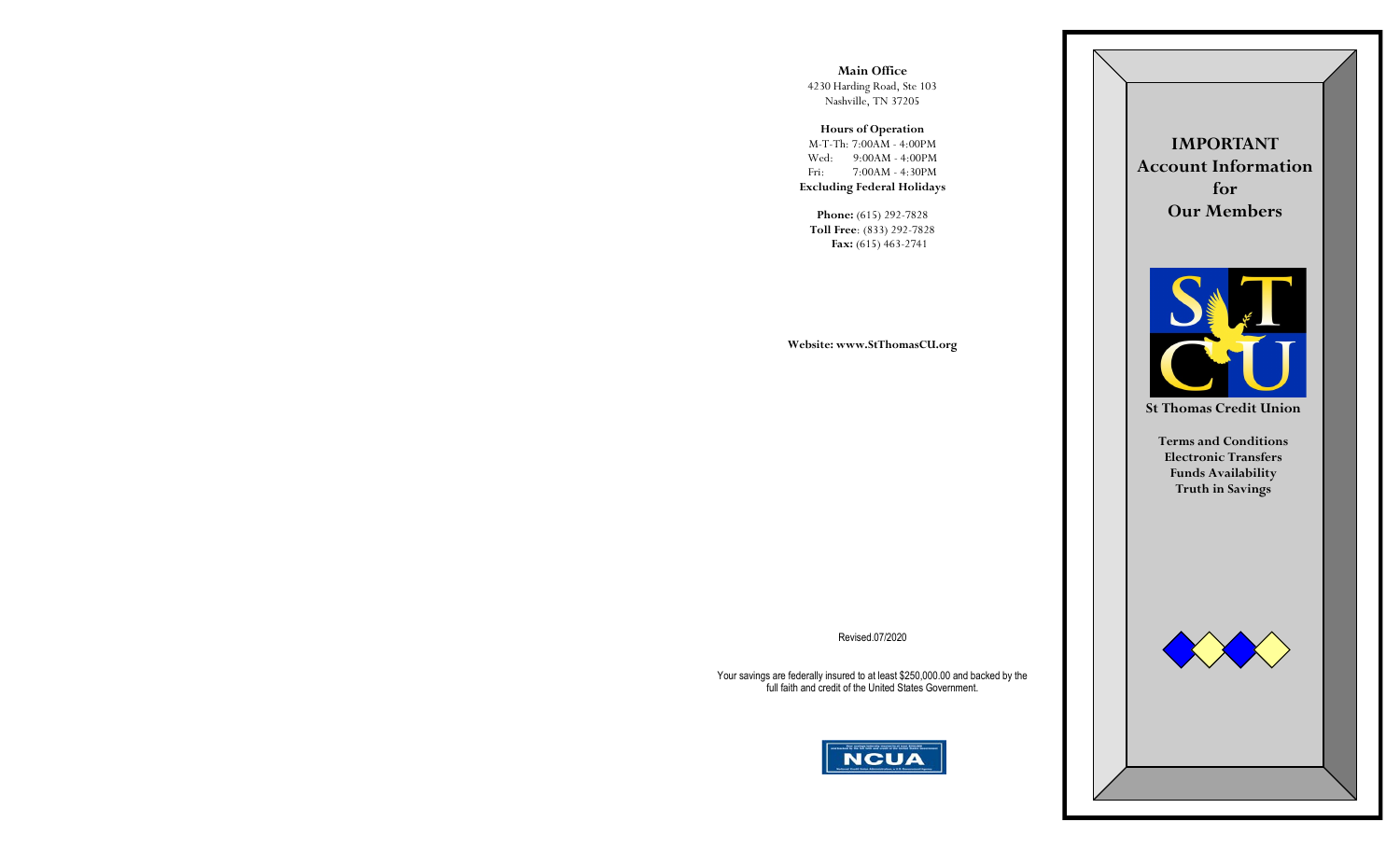### **TERMS AND CONDITIONS OF YOUR ACCOUNT**

**AGREEMENT:** This document, along with any other documents we give you pertaining to your account(s), is a contract that establishes rules which control your account(s) with us. Please read this carefully. If you sign the signature card or open or continue to have your account with us, you agree to these rules. You will receive a separate schedule of rates, qualifying balances, and fees if they are not included in this document. If you have any questions, please call us.

This agreement is subject to applicable federal laws and the laws of the state of Tennessee (except to the extent that this agreement can and does vary such rules of laws). The body of state and federal law that governs our relationship with you, however, is too large and complex to be reproduced here. The purpose of this document is to:

(1) summarize some laws that apply to common transactions;

(2) establish rules to cover transactions or events which the law does not regulate;

(3) establish rules for certain transactions or events which the law regulates but permits variation by agreement; and

(4)Give you disclosures of some of our policies to which you may be entitled or in which you may be interested.

If any provision of this document is found to be unenforceable according to its terms, all remaining provisions will continue in full force and effect. We may permit some variations from our standard agreement, but we must agree to any variation in writing either on the signature card for your account or in some other document.

As used in this document the words "we," "our," and "us" mean, the financial institution and the words "you" and "your" mean the account holder(s) and anyone else with the authority to deposit, withdraw, or exercise control over the funds in the account. The headings in this document are for convenience or reference only and will not govern the interpretation of the provisions. Unless it would be inconsistent to do so, words and phrases used in this document should be construed so the singular includes the plural and the plural includes the singular.

**BYLAWS:** Our bylaws, which we may amend from time to time, establish basic rules about our credit union policies and operations which affect your account and membership. You may obtain a copy of the bylaws on request. Our right to require you to give us notice of your intention to withdraw funds from your account is described in the bylaws. Unless we have agreed otherwise, you are not entitled to receive any original item after it is paid, although you may request that we send you an item(s) or a copy of an item(s). Dividends are based on current earnings and available earnings of the credit union, after providing for required reserves.

LIABILITY: You agree, for yourself (and the person or entity you represent if you sign as a representative of another) to the terms of this account and the schedule of charges. You authorize us to deduct these charges directly from the account balance as accrued. You will pay any additional reasonable charges for services you request which are not covered by this agreement.

Each of you also agrees to be jointly and severally (individually) liable for any account shortage resulting from charges or overdrafts, whether caused by you or another with access to this account. This liability is due immediately, and can be deducted directly from the account balance whenever sufficient funds are available. You have no right to defer payment of this liability, and you are liable regardless of whether you signed the item or benefited from the charge or overdraft. This includes liability for our costs to collect the deficit including, to the extent permitted by law, our reasonable attorneys' fees.

**DEPOSITS:** We will give only provisional credit until collection is final for any items other than cash, we accept for deposit (including items drawn "on us"). Actual credit for deposits of, or payable in, foreign currency will be at the exchange rate in effect on final collection in U.S. dollars. We are not

responsible for transactions by mail or outside depository until we actually record them. We will treat and record all transactions received after our "daily cutoff time" on a business day we are open, or received on a day we are not open for business, as if initiated on the next following business day that we are open.

**WITHDRAWALS:** Unless clearly indicated otherwise on the account records, any of you, acting alone, who signs in the space designated for signatures on the signature card may withdraw or transfer all or any part of the account balance at any time. Each of you (until we receive written notice to the contrary) authorizes each other person signing the signature card to indorse any item payable to you or your order for deposit to this account or any other transaction with us. We may charge your account for a check even though payment was made before the date of the check, unless we have received written notice of the postdating in time to have a reasonable opportunity to act. We may refuse any withdrawal or transfer request which you attempt on forms not approved by us, by any method we do not specifically permit, which is greater in number than the frequency permitted, or which is for an amount request, we may treat continued abuse of the stated limitations (if any) as your act of closing the account. We will use the date the transaction is completed by us( as opposed to the date you initiate it) to apply the frequency limitations. The fact that we may honor withdrawal requests that overdraw the available account balance does not obligate us to do so later. See the funds availability policy disclosure for information about when you can withdraw funds you deposit. For those accounts for which our funds availability policy disclosure does not apply, you can ask us when you make a deposit when those funds will be available for withdrawal.

**OWNERSHIP OF ACCOUNT AND BENEFICIARY DESIGNATION:** These rules apply to this account depending on the form of ownership and beneficiary designation, if any, specified on the account records. We reserve the right to refuse some forms of ownership on any or all of our accounts. We make no representations as to the appropriateness or effect of the ownership and beneficiary designations, except as they determine to whom we pay the account funds.

**Individual Account:** is an account in the name of one person.

**Joint Account With Survivorship (And Not As Tenants In Common):** is an account in the name of two or more persons. Each of you intend that when you die the balance in the account (subject to any previous pledge to which we have agreed) will belong to the survivor(s). If two or more of you survive, you will own the balance in the account as joint tenants with survivorship and not as tenants in common.

**Joint Account With No Survivorship (As Tenants In Common):** is owned by two or more persons, but none of you intend (merely by opening this account) to create any right of survivorship in any other person. We encourage you to agree and tell us in writing of the percentage of the deposit contributed by each of you. This information will not, however, affect the "number of signatures" necessary for withdrawal.

**Revocable Trust or Pay-On-Death Account:** If two or more of you create this type of account, you own the account jointly with survivorship. Beneficiaries cannot withdraw unless: (1) all persons creating the account die, and (2) the beneficiary is then living. If two or more beneficiaries are named and survive the death of all persons creating the account, beneficiaries will own this account in equal shares, without right of survivorship. The person(s) creating either of these account types may: (1) change beneficiaries, (2) change account types, and (3) withdraw all or part of the account funds at any time.

**Accounts for Minors:** We may require an account established by/for minor to be a joint account with an owner who has reached the legal age under state law. The joint owner shall be jointly and severally liable to the credit union for any returned item, overdraft, or unpaid charges on such account. The account status will not be changed when the minor reaches legal age, unless authorization is received in writing by all

#### owners on the account.

**INACTIVE ACCOUNTS:** If there have been no transactions to the account (s) over a period of time and during this time the credit union has been unable to contact the member by regular mail, the credit union may classify the account as dormant as prescribed by law. Funds in dormant accounts will be reported and remitted in accordance with state law. Once funds have been turned over to the state, we have no further liability to you for such funds. If you choose to reclaim such funds, you may apply to the appropriate state agency.

We may transfer a dormant account to the regular reserve within thirty (30) days after written notice to the member's last known address as shown upon the records of the credit union, stating the credit union's intention to make the transfer, and giving the member the opportunity to request the deferral of the action or to withdraw the account prior to the transfer if there is less than twenty-five dollars (25) in the account and to which the member has neither made a deposit nor withdrawal for a period of one (1) year preceding the date of the notice provided.

An account classified as dormant may be subject to a fee as set forth in our fee schedule.

**BUSINESS ACCOUNTS**: Earnings in the form of interests, dividends, or credits will be paid only on collected funds, unless otherwise provided by law or our policy. We may require the governing body of the legal entity opening the account to give us a separate authorization telling us who is authorized to act on its behalf. We will honor the authorization until we actually receive written notice of a change from the governing body of the legal entity.

**STOP PAYMENTS:** You must make any stop-payment order in the manner required by law and we must receive it in time to give us a reasonable opportunity to act on it before our stop-payment cutoff time. To be effective, your stop-payment order must precisely identify the number, date and amount of the item and the payee.

You may stop payment on any item drawn on your account whether you sign the item or not, if you have an equal or greater right to withdraw from this account than the person who signed the item. A release of the stop-payment request may be made only by the person who initiated the stop-payment order.

Our stop-payment cutoff time is one hour after the opening of the next banking day after the banking day on which we receive the item. Additional limitations on our obligation to stop payment are provided by law (e.g., we paid the item in cash or we certified the item).

**TELEPHONE TRANSFERS:** A telephone transfer of funds from this account to another account with us, if otherwise arranged for or permitted, may be made by the same person(s) and under the same conditions generally applicable to withdrawals made in writing. Unless a different limitation is disclosed in writing, we restrict the number of transfers from a savings account to another account or to third parties, to a maximum of six per month (less the number of "preauthorized transfers" during the month). Other account transfer restrictions may be described elsewhere.

**AMENDMENTS AND TERMINATIONS:** We may change our bylaws and any terms of this agreement. Rules governing changes in rates are provided separately. For other changes we will give you reasonable notice in writing or by any other method permitted by law. We may close this account if your membership in the credit union terminates, or by giving reasonable notice to you and tender of the account balance personally or by mail. At our option, we may suspend your rights to member services if you violate the terms of this agreement. You must keep us informed of your current address at all times. Notice from us to any one of you is notice to all of you.

**STATEMENTS:** You must examine your statement of account with "reasonable promptness." If you discover (or reasonably should have discovered) any unauthorized signatures, alterations, incorrect payment amounts, or missing or incorrectly credited deposits, you must promptly notify us of the relevant facts. As between you and us, if you fail to do either of these duties,

you will have to bear the loss yourself unless you prove that we did not pay the item in good faith. The loss could be not only with respect to items on the statement but other items with unauthorized signatures or alterations by the same wrongdoer.

You agree that the time you have to examine your statement and report to us will depend on the circumstances, but will not, in any circumstance, exceed a total of 30 days from when the statement is first sent or made available to you.

You further agree that if you fail to report any unauthorized signatures, alterations, forgeries, incorrect payment amounts, missing or incorrectly credited deposits, or any other errors in your account within 60 days of when we first send or make the statement available, you cannot assert a claim against us on any items in that statement, and as between you and us the loss will be entirely yours. This 60-day limitation is without regard to whether we used good faith. The limitation in this paragraph is in addition to that contained in the first paragraph of this section.

**ACCOUNT TRANSFER:** This account may not be transferred or assigned without our prior written consent.

**DIRECT DEPOSITS:** If, in connection with a direct deposit plan, we deposit any amount in an account which should have been returned to the Federal Government for any reason, you authorize us to deduct the amount of our liability to the Federal Government from the account or from any other account you have with us, without prior notice and at any time, except as prohibited.

**TEMPORARY ACCOUNT AGREEMENT:** If this option is selected, this is a temporary account agreement. Each person who signs in the space designated for signatures on the signature card (except as indicated to the contrary) may transact business on this account. However, we may at some time in the future restrict or prohibit further use of this account if you fail to comply with the requirements we have imposed within a reasonable time.

**RIGHT TO REPAYMENT OF INDEBTEDNESS:** You each agree that we may (without prior notice and when permitted by law) charge against and deduct from this account any due and payable debt owed to us now or in the future, by any of you having the right of withdrawal, to the extent of such persons' or legal entity's right to withdraw. If the debt arises from a note, "any due and payable debt" includes the total amount of which we are entitled to demand payment under the terms of the note at the time we charge the account, including any balance on the due date for which we properly accelerate under the note.

In addition to these contract rights, we may also have rights under a "statutory lien." A "lien" on property is a creditor's right to obtain ownership of the property in the event a debtor defaults on a debt. A "statutory lien" is one created by federal or state statute. If federal or state law provides us with a statutory lien, then we are authorized to apply, without prior notice, your shares and dividends to any debt you owe us, in accord with the statutory lien.

Neither our contract rights nor rights under a statutory lien apply to this account if: (a) it is an Individual Retirement Account or other tax-deferred retirement account, or (b) the debt is created by a consumer credit transaction under a credit card plan (but this does not affect our rights under any consensual security interest), or (c) the debtor's right of withdrawal arises only in a representative capacity. We will not be liable for the dishonor of any check or draft when the dishonor occurs because we charge and deduct an amount you owe us from your account. You agree to hold us harmless from any claim arising as a result of our exercise of our right to repayment.

**ADDITIONAL AUTHORIZED SIGNATORY (Individual Accounts Only):** A single individual is the owner. The additional authorized signatory is merely designated to conduct transactions on the owner's behalf. We undertake no obligation to monitor transactions to determine that they are on the owner's behalf.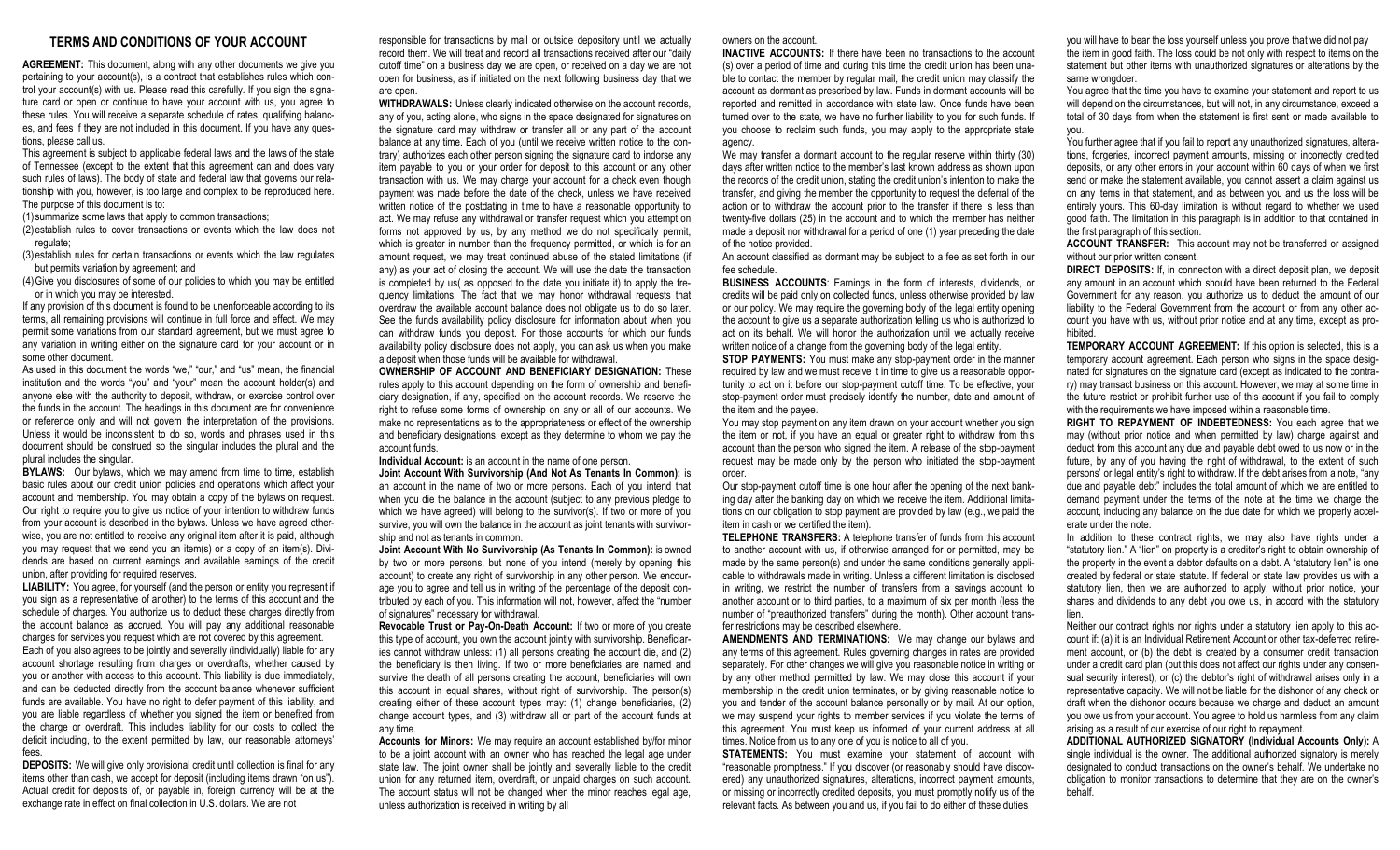**RESTRICTIVE LEGENDS:** We are not required to honor any restrictive legend on checks you write unless we have agreed in writing to the restriction. Examples of restrictive legends are "must be presented within 90 days" or "not valid for more than \$1,000.00."

**PAYMENT ORDER OF ITEMS:** The law permits us to pay items (such as checks or drafts) drawn on your account in any order. To assist you in handling your account with us, we are providing you with the following information regarding how we process the items that you write. When processing items drawn on your account, our policy is to pay them in the order they are received. The order in which items are paid is important if there is not enough money in your account to pay all of the items that are presented. There is no policy that is favorable in every instance. If the smallest items are paid first, you may have fewer nonsufficient (NSF) or overdraft fees, but the largest, and perhaps more important items (such as rent or mortgage payments) might not be paid. If an item is presented without sufficient funds in your account to pay it, we may, at our discretion, pay the item (creating an overdraft) or return the item (NSF). By paying items in the order we receive them, we think our policy attains a reasonable balance between minimizing additional cost to you and paying your more important items. We encourage you to make careful records and practice good account management. This will help you avoid writing checks or drafts without sufficient funds and incurring the resulting fees.

**OVERDRAFTS**: We do not have to notify you if your share draft (checking) account does not have funds available to cover drafts, fees or other posted items. If we pay a preauthorized draft or impose a fee that would overdraw your account, you agree to pay the overdrawn amount within a specified timeframe. We reserve the right to pursue collection of previously dishonored items at any time. Payments which are drawn against insufficient funds may be subject to a service charge as set forth in our fee schedule.

If we have approved an overdraft protection plan for your account, we will honor drafts drawn on insufficient funds by transferring funds from another account or a loan account, as you have authorized, or as required under the credit union's overdraft protection policy.

**PLEDGES:** Unless we agree otherwise in writing, each owner of this account may pledge all or any part of the funds in it for any purpose to which we agree. Any pledge of this account must first be satisfied before the rights of any surviving account owner or account beneficiary becomes effective.

**ACH AND WIRE TRANSFERS:** This agreement is subject to Article 4A of the Uniform Commercial Code—Fund Transfers as adopted in the sate in which you have your account with us. If you originate a fund transfer for which Fedwire is used, and you identify by name and number a beneficiary financial institution, an intermediary financial institution or a beneficiary, we and every receiving or beneficiary financial institution may rely on the identifying number to make payment. We may rely on the number even if it identifies a financial institution, person or account other than the one named. You agree to be bound by automated clearing house association rules. These

rules provide, among other things, that payments made to you, or originated by you, are provisional until final settlement is made through a Federal Reserve bank or payment is otherwise made as provided in Article 4A-403(a) of the Uniform Commercial Code. If we do not receive such, we are entitled to a refund from you in the amount credited to your account and the party originating such payment will not be considered to have paid the amount so credited. If we receive a credit to an account you have with us by wire or ACH, we are not required to give you any notice of the payment order or credit.

**FACSIMILE SIGNATURES:** You authorize us, at any time, to charge you for all checks, drafts, or other orders, for the payment of money, that are drawn on us regardless of by whom or by what means the facsimile signature(s) may have been affixed so long as they resemble the facsimile signature specimen filed with us, and contain the required number of signatures for this purpose.

# **ELECTRONIC FUND TRANSFERS: YOUR RIGHTS AND RESPONSIBILITIES**

Indicated below are types of Electronic Fund Transfers (EFTs) we are capable of handling, some of which may not apply to your account. Please read this disclosure carefully because it tells you your rights and obligations for the transactions listed. You should keep this notice for future reference.

# **ELECTRONIC FUNDS TRANSFERS (EFTs) INITIATED BY THIRD PAR-**

**TIES:** You may authorize a third party to initiate electronic funds transfers between your account and the third party's account. These transfers to make or receive payment may be one-time occurrences or may recur as directed by you. These transfers may use the Automated Clearinghouse (ACH) or other payments network. Your authorization to the third party to make these transfers can occur in a number of ways. In some cases, your authorization can occur when the merchant posts a sign informing you of their policy. In all cases, the transaction will require you to provide the third party with your account number and credit union information. This information can be found on your check or draft as well as on a deposit or withdrawal slip. Thus, you should only provide your credit union and account information (whether over the phone, the Internet, or via some other method) to trusted third parties whom you have authorized to initiate these electronic funds transfers (EFTs). Examples of these transfers include, but are not limited to:

- **Preauthorized credits:** You may make arrangements for certain direct deposits to be accepted into your share draft or share savings account(s). • **Preauthorized payments:** You may make arrangements to pay certain
	- recurring bills from your share draft or share savings account(s).
- **Electronic check or draft conversion:** You may provide your check or draft to a merchant or service provider who will scan the check or draft for the encoded credit union and account information. The merchant or service provider will then use this information to convert the transaction into an electronic funds transfer. This may occur at the point of purchase, or when you provide your check or draft by other means such as by mail or drop box.
- **Electronic returned check or draft charge:** Some merchants or service providers will initiate an electronic funds transfer to collect a charge in the event a check or draft is returned for insufficient funds.

**STAT-LINE TELEPHONE TRANSFERS (Types of Transfers):** You may access your account by telephone 24 hours a day at **(615) 292-7828** using your personal identification number (PIN), a touch tone phone, and your account numbers to:

- transfer funds from share draft to share savings
- transfer funds from share savings to share draft
- make loan payments from share savings or share draft
- get information about:
- $*$  the account balance of share savings, share drafts, and/or investment accounts
- loan balances
- posted checks, EFTs, and/or account history on any accounts

**ATM TRANSFERS (Exchange, Cirrus, and Visa Networks—Types of Transfers, dollar limitations, and charges):** You may access your account(s) by ATM using your ATM card and personal identification number (PIN) or Visa® Check Card and personal identification number (PIN), to:

- make deposits to share draft (checking) account(s) with an ATM/debit card
- make deposits to share (saving) account(s) with an ATM/debit card
- get cash withdrawals from share draft (checking) account(s) with an ATM/debit card
- you may withdraw no more than \$800.00 per day. You may withdraw no more than \$800.00 per weekend (starting on Friday through Monday)
- there is a charge of \$1.00 per withdrawal at ATMs we do not own or operate
- get cash withdrawals from share (saving) account(s) with an ATM/debit card
- you may withdraw no more than \$800.00 per day
- you may withdraw no more than \$800.00 per weekend (starting on Friday through Monday)
- \* there is a charge of \$1.00 per withdrawal at ATMs we do not own or operate
- transfer funds from share savings to share draft account(s) with an ATM/debit card
- transfer funds from share draft to share savings account(s) with an ATM/debit card
- get information about:
- the account balance of your share draft accounts with an ATM/debit card
- \* the account balance of your share savings accounts with an ATM/debit card
- reorder checks, payment enclosed
- Some of these services may not be available at all terminals.
- transfer funds from line of credit to share draft
- make payments from share draft or share sayings to loan account(s) with us

**TYPES OF VISA CHECK CARD POINT-OF-SALE TRANSACTIONS:** You may access your share draft account(s) to purchase goods (in person or by phone), pay for services (in person or by phone), get cash from a merchant, if the merchant permits, or from a participating financial institution, and do anything that you can do with a credit card (that a participating merchant will accept with a credit card).

**POINT-OF-SALE TRANSACTIONS (Dollar Limitations):** Using your card:

• you may not exceed \$3,000.00 in transactions per day

# **ONLINE BANKING COMPUTER TRANSFERS (Types of Transfers):** You

may access your account(s) by computer through the internet by logging onto our website at **www.stthomascu.org** and using your user identification number and security code, to:

- transfer funds from share draft to share savings
- transfer funds from share savings to share draft
- get information about:
	- \* the account balance of share savings, share drafts, and/or investment accounts
- loan balances
	- posted checks, EFTs, and/or account history on any accounts

### **FEES**

• We do not charge for direct deposits to any type of account.

• We do not charge for preauthorized payments from any type of account. Except as indicated elsewhere, we do not charge for these electronic fund transfers.

**ATM OPERATOR/NETWORK FEES:** When you use an ATM not owned by us, you may be charged a fee by the ATM operator or any network used (and you may be charged a fee for a balance inquiry even if you do not complete a fund transfer).

#### **DOCUMENTATION**

- **Terminal transfers:** You can get a receipt at the time you make any transfer to or from your account using one of our automated teller machines or point-of-sale terminals
- **Preauthorized credits:** If you have arranged to have direct deposits made to your account at least once every 60 days from the same person or company, you can call us at (833) 292-7828 to find out whether or not the deposit has been made.
- **Periodic statements:** You will receive a periodic statement of transactions and activity on your account during the statement period as required by applicable law. For share draft (checking) accounts, you understand and agree that the original paid draft becomes the property of the credit union and may not be returned to you. Copies may be retained by us and can be made available upon request.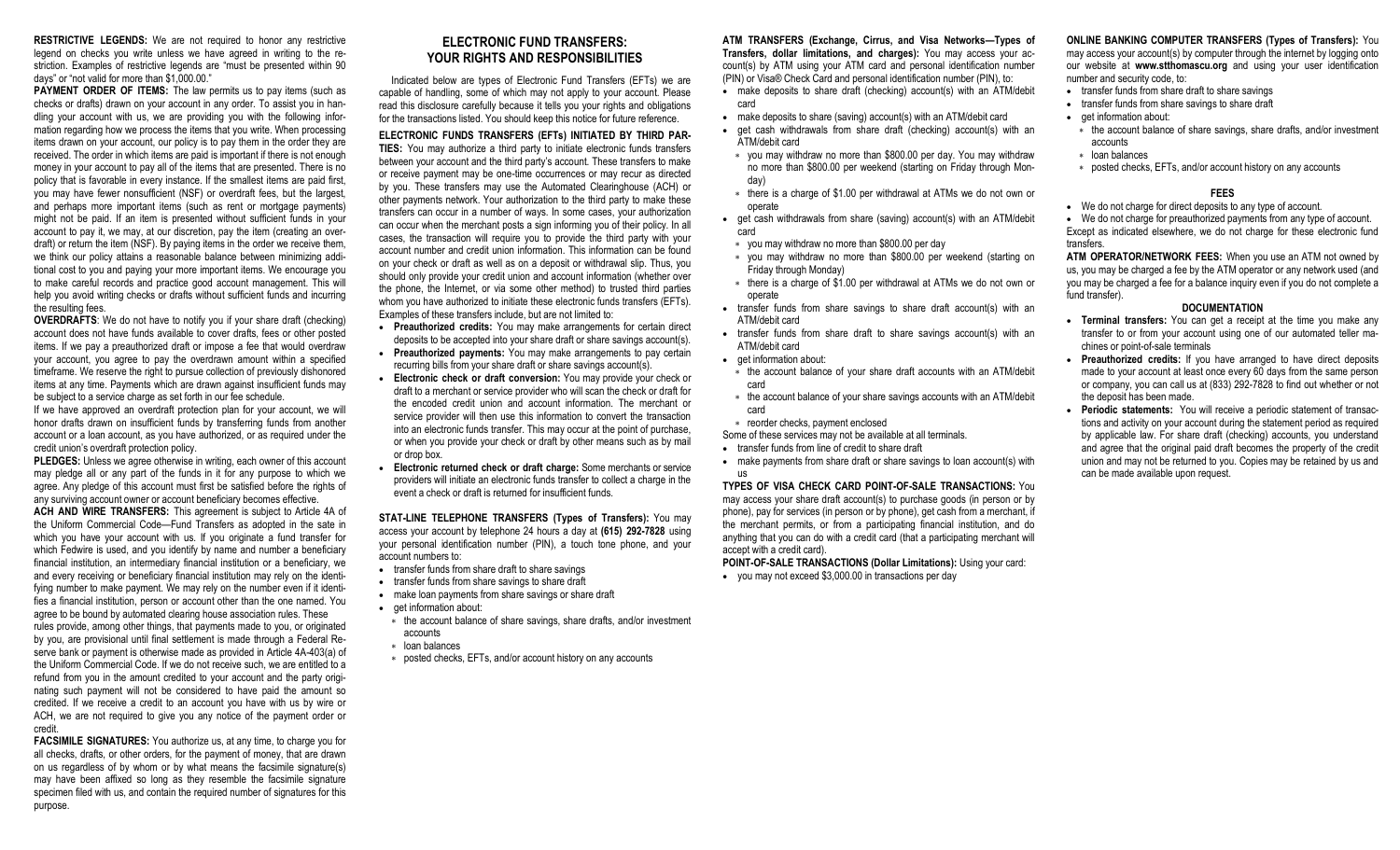### **PREAUTHORIZED PAYMENTS**

- **Right to stop payment and procedure for doing so:** If you have told us in advance to make regular payments out of your account, you can stop these payments at any time. Here is how:
- Call or write to us at the telephone number or address listed in this brochure in time for us to receive your request 3 days or more before the payment is scheduled to be made. If you call, we may also require you to put your request in writing and get it to us within 14 days after you call. We will charge you a fee for each stop-payment order you give. Refer to current fee schedule for fee amount.
- **Noticing of varying amounts:** If these regular payments may vary in amount, the person you are going to pay will tell you, 10 days before each payment, when it will be made and how much it will be. (You may choose instead to get this notice only when the payment would differ by more than a certain amount from the previous payment, or when the amount would fall outside certain limits that you set.)
- **Liability for failure to stop payment of preauthorized transfer:** If you order us to stop one of these payments 3 business days or more before the transfer is scheduled, and we do not do so, we will be liable for your losses or damages.

#### **FINANCIAL INSTITUTION'S LIABILITY**

**Liability for failure to make transfers:** If we do not complete a transfer to or from your account on time or in the correct amount according to our agreement with you, we will be liable for your losses or damages. However, there are some exceptions. We will not be liable, for instance:

- (1) If, through no fault of ours, you do not have enough money in your account to make the transfer.
- (2) If you have an overdraft line and the transfer would go over the credit limit.
- (3) If the automated teller machine where you are making the transfer does not have enough cash.
- (4) If the terminal or system was not working properly and you knew about the breakdown when you started the transfer.
- (5) If circumstances beyond our control (such as fire or flood) prevent the transfer, despite reasonable precautions that we have taken.
- (6) There may be other exceptions stated in our agreement with you.

#### **CONFIDENTIALITY**

We will disclose information to third parties about your account or the transfers you make:

- (1) where it is necessary for completing transfers; or
- (2) in order to verify the existence and condition of your account for a third party, such as a credit bureau or merchant; or
- (3) in order to comply with government agencies or court orders; or
- (4) as explained in the separate Privacy Disclosure.

### **UNAUTHORIZED TRANSFERS**

#### **(A) Consumer liability:**

• Generally, tell us AT ONCE if you believe your card and/or code has been lost or stolen. Telephoning is the best way of keeping your possible losses down. You could lose all the money in your account (plus your maximum overdraft line of credit). If you tell us within 2 business days, you can lose no more than \$50.00 if someone used your card and/or code without your permission.

(If you believe your card and/or code has been lost or stolen, and you tell us within 2 business days after you learn of the loss or theft, you can lose no more than \$50.00 if someone used your card and/or code without your permission.)

 If you do NOT tell us within 2 business days after you learn of the loss or theft of your card and/or code, and we can prove we could have stopped someone from using your card and/or code without your permission if you had told us, you could lose as much as \$500.00.

 Also, if your statement shows transfers that you did not make, tell us at once. If you do not tell us within 60 days after the statement was mailed to you, you may not get back any money you lost after the 60 days if we can prove that we could have stopped someone from taking the money if you had told us in time.

 If a good reason (such as a long trip or a hospital stay) kept you from telling us, we will extend the time periods.

- Additional Limit on Liability for Visa® Check Card. Unless you have been grossly negligent or have engaged in fraud, you will not be liable for any unauthorized transactions on your lost or stolen Visa® Check Card. This additional limit on liability does not apply to ATM transactions, transactions using your Personal Identification Number (PIN) which are not processed by VISA®, or commercial cards.
- **(B) Contact in event of unauthorized transfer:** If you believe your card and/or code has been lost or stolen or that someone has transferred or may transfer money from your account without your permission, call us immediately at the main office telephone number listed in this brochure (833-292-7828) during normal business. If after hours, within USA, call (800) 472-3272, international (605) 782-3557.

## **ERROR RESOLUTION NOTICE**

If you think your statement or receipt is wrong or if you need more information about a transfer listed on the statement or receipt, call or write to us as soon as you can. We must hear from you no later than 60 days after we sent the FIRST statement on which the problem or error appeared.

#### Information that we will need:

- (1)Tell us your name and account number.
- (2)Describe the error or the transfer you are unsure about, and explain as clearly as you can why you believe it is an error or why you need more information.
- (3)Tell us the dollar amount of the suspected error.

 We will determine whether an error occurred within 10 business days (5 business days for Visa® Check Card point-of-sale transactions and 20 business days if the transfer involved a new account) after we hear from you and will correct any error promptly. If we need more time, however, we may take up to 45 days (90 days if the transfer involved a new account, a point-of-sale transaction, or a foreign-initiated transfer) to investigate your complaint or question. If we decide to do this, we will credit your account within 10 business days (5 business days for Visa® Check Card point-of-sale transactions and 20 business days if the transfer involved a new account) for the amount you think is in error, so that you will have the use of the money during the time it takes us to complete our investigation.

If you tell us orally, we may require that you send us your complaint or question in writing within 10 business days. If we ask you to put your complaint or question in writing and we do not receive it within 10 business days, we may not credit your account. Your account is considered a new account for the first 30 days after the first deposit is made, unless each of you already has an established account with us before this account is opened.

We will tell you the result within three business days after completing our investigation. If we decide that there was no error, we will send you a written explanation.

You may ask for copies of the documents that we used in our investigation.

### **YOUR ABILITY TO WITHDRAW FUNDS**

#### **This policy statement applies to all accounts.**

Our policy is to make funds from your cash and check deposits available to you on the first business day after the day we receive your deposit. Electronic direct deposits will be available on the day we receive the deposit. Once the funds are available, you can withdraw them in cash and we will use the funds to pay checks that you have written.

Please remember that even after we have made funds available to you, and you have withdrawn the funds, you are still responsible for checks you deposit that are returned to us unpaid and for any other problems involving your deposit.

For determining the availability of your deposits, every day is a business day, except Saturdays, Sundays, and federal holidays. If you make a deposit before closing on a business day that we are open, we will consider that day to be the day of your deposit. However, if you make a deposit after closing or on a day we are not open, we will consider that the deposit was made on the next business day we are open.

If we cash a check for you that is drawn on another bank, we may withhold the availability of a corresponding amount of funds that are already in your account. Those funds will be available at the time funds from the check we cashed would have been available if you had deposited it.

If we accept for deposit a check that is drawn on another bank, we may make funds from the deposit available for withdrawal immediately but delay your availability to withdraw a corresponding amount of funds that you have on deposit in another account with us. The funds in the other account would then not be available for withdrawal until the time periods that are described elsewhere in this disclosure for the type of check that you deposited.

#### **LONGER DELAYS MAY APPLY**

**Case-by-case delays:** In some cases, we will not make all of the funds that you deposit by check available to you on the first business day after the day of your deposit. Depending on the type of check that you deposit, funds may not be available until the fifth business day after the day of your deposit. The first \$225.00 of your deposits, however, may be available on the first business day.

If we are not going to make all of the funds from your deposit available on the first business day, we will notify you at the time you make your deposit. We will also tell you when the funds will be available. If your deposit is not made directly to one of our employees, or if we decide to take this action after you have left the premises, we will mail you the notice by the day after we receive your deposit.

If you will need the funds from a deposit right away, you should ask us when the funds will be available.

**Safeguard exceptions:** In addition, funds you deposit by check may be delayed for a longer period under the following circumstances:

(1)We believe a check you deposit will not be paid.

(2)You deposit checks totaling more than \$5,000.00 on any one day.

- (3)You redeposit a check that has been returned unpaid.
- (4)You have overdrawn your account repeatedly in the last six months. (5)There is an emergency, such as failure of computer or communications

equipment.

We will notify you if we delay your ability to withdraw funds for any of these reasons, and we will tell you when the funds will be available. They will generally be available no later than the eleventh business day after the day of your deposit.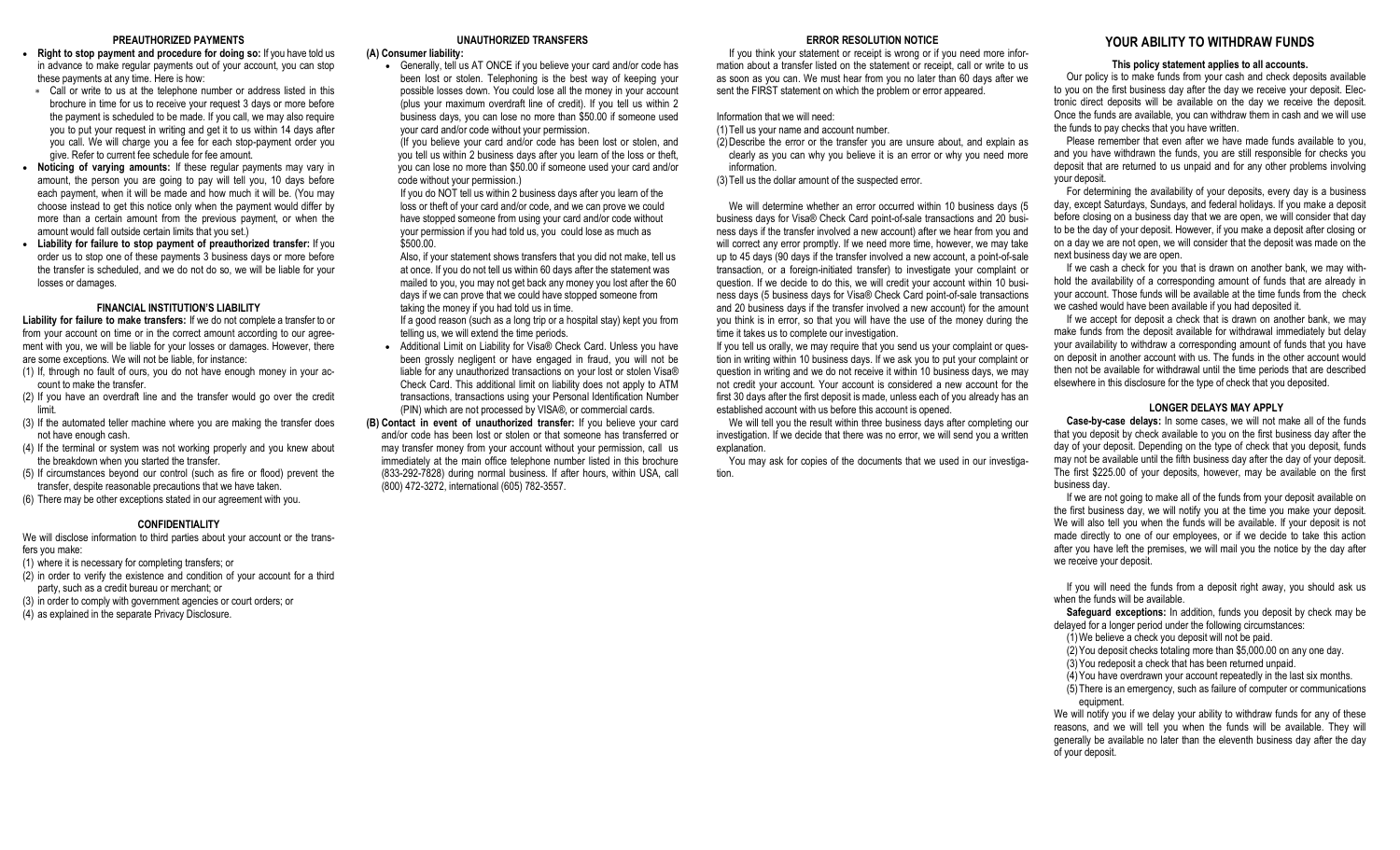# **SHARE (SAVING) ACCOUNT**

#### **Rate Information:**

The dividend rate and annual percentage yield may change every dividend period. We may change the dividend rate for your account as determined by the credit union board of directors.

### **Compounding and Crediting:**

Dividends will be compounded every quarter. Dividends will be credited to your account every quarter.

### **Dividend Period:**

For this account type, the dividend period is quarterly. For example, the beginning date of the first dividend period of the calendar year is January 1, and the ending date of such dividend period is March 31. All other dividend periods follow this same pattern of dates. The dividend declaration date follows the ending date of a dividend period, and for the example above is April 1.

If you close your share account before dividends are paid, you will not receive the accrued dividends.

#### **Minimum Balance Requirements:**

The minimum required to open this account is the purchase of a share in the credit union. Please see the bylaw requirements in the Common Features section for additional information.

You must maintain a minimum daily balance of \$100.00 in your account each day to obtain the disclosed annual percentage yield.

#### **Daily Balance Computation Method:**

Dividends are calculated by the daily balance method which applies a daily periodic rate to the balance in the account each day.

### **Accrual of Dividends on Noncash Deposits:**

Dividends will begin to accrue on the business day you place noncash items (for example, checks) to your account each day.

#### **Transaction Limitation:**

The minimum amount you may withdraw is \$10.00 per withdrawal.

During any month you may not make more than six withdrawals or transfers to another credit union account of yours or to a third party by means of a preauthorized, automatic, or computer transfer, telephonic order or instruction, or similar order to a third party. If you exceed the transfer limitations set forth above, your account will be subject to closure by the credit union.

#### **Par Value of a Share:**

The par value of a share in this account is \$5.00.

#### **Fees and Charges:**

An excessive withdrawal fee will be charged for each withdrawal in excess of one (1) during a month. Refer to current fee schedule for fee amount. A current Fee Schedule is available on our website. Fee is subject to change annually.

#### **TRUTH-IN-SAVINGS DISCLOSURE**

# **SHARE DRAFT (CHECKING) ACCOUNT**

#### **Rate Information:**

The dividend rate and annual percentage yield may change every dividend period. We may change the dividend rate for your account as determined by the credit union board of directors.

#### **Compounding and Crediting:**

Dividends will be compounded every quarter. Dividends will be credited to your account every quarter.

### **Dividend Period:**

For this account type, the dividend period is quarterly. For example, the beginning date of the first dividend period of the calendar year is January 1, and the ending date of such dividend period is March 31. All other dividend periods follow this same pattern of dates. The dividend declaration date follows the ending date of a dividend period, and for the example above is April 1.

If you close your share account before dividends are paid, you will not receive the accrued dividends.

### **Minimum Balance Requirements:**

The minimum balance required to open this account is \$0.00.

You must maintain a minimum daily balance of \$1,000.00 in your account each day to obtain the disclosed annual percentage yield.

#### **Daily Balance Computation Method:**

Dividends are calculated by the daily balance method which applies a daily periodic rate to the balance in the account each day.

#### **Accrual of Dividends on Noncash Deposits:**

Dividends will begin to accrue on the business day you place noncash items (for example, checks) to your account.

#### **Transaction Limitation:**

No transaction limitations apply to this account unless otherwise stated in the Common Features section.

# **CHRISTMAS CLUB ACCOUNT**

### **Rate Information:**

The dividend rate and annual percentage yield may change every dividend period. We may change the dividend rate for your account as determined by the credit union board of directors.

#### **Compounding and Crediting:**

Dividends will be compounded every quarter. Dividends will be credited to your account every quarter.

#### **Dividend Period:**

For this account type, the dividend period is quarterly. For example, the beginning date of the first dividend period of the calendar year is January 1, and the ending date of such dividend period is March 31. All other dividend periods follow this same pattern of dates. The dividend declaration date follows the ending date of a dividend period, and for the example above is April 1.

If you close your share account before dividends are paid, you will not receive the accrued dividends.

### **Minimum Balance Requirements:**

The minimum balance required to open this account is \$0.00.

You must maintain a minimum daily balance of \$1.00 in your account each day to obtain the disclosed annual percentage yield.

#### **Daily Balance Computation Method:**

Dividends are calculated by the daily balance method which applies a daily periodic rate to the balance in the account each day.

### **Accrual of Dividends on Noncash Deposits:**

Dividends will begin to accrue on the business day you place noncash items (for example, checks) to your account.

### **Transaction Limitation:**

You may not make any withdrawals or transfers to another credit union account of yours or to a third party by means of a preauthorized or automatic transfer, telephonic order or instruction, or similar order to a third party.

#### **Fee and Charges:**

If any withdrawal is made from this account before the distribution date, there will be a fee charge per withdrawal. Refer to current fee schedule for fee amount. A current Fee Schedule is available on our website. Fee is subject to change annually.

#### **TRUTH-IN-SAVINGS DISCLOSURE**

# **MONEY MARKET ACCOUNT**

#### **Rate Information:**

The dividend rate and annual percentage yield may change at any time, as determined by the credit union board of directors.

#### **Compounding and Crediting:**

Dividends will be compounded every month. Dividends will be credited to your account every month.

#### **Dividend Period:**

For this account type, the dividend period is monthly. For example, the beginning date of the first dividend period of the calendar year is January 1, and the ending date of such dividend period is January 31. All other dividend periods follow this same pattern of dates. The dividend declaration date follows the ending date of a dividend period, and for the example above is February 1.

If you close your account before dividends are paid, you will not receive the accrued dividends.

### **Minimum Balance Requirements:**

The minimum balance required to open this account is \$5,000.00.

You must maintain a minimum daily balance of \$5,000.00 in your account each day to obtain the disclosed annual percentage yield.

### **Daily Balance Computation Method:**

Dividends are calculated by the daily balance method which applies a daily periodic rate to the balance in the account each day.

### **Accrual of Dividends on Noncash Deposits:**

Dividends will begin to accrue on the business day you place noncash items (for example, checks) to your account.

### **Transaction Limitation:**

During any statement period, you may not make more than six withdrawals or transfers to another credit union account of yours or to a third party by means of a preauthorized, automatic or computer transfer or telephonic order or instruction. No more than three of the six transfers may be made by check, draft, debit card (if applicable), or similar order to a third party. If you exceed the transfer limitations set forth above in any statement period, your account will be subject to closure by the credit union.

#### **Fees and Charges:**

An excessive withdrawal fee will be charged for each withdrawal in excess of six (6) during a month. Refer to current fee schedule for fee amount. A current Fee Schedule is available on our website. Fee is subject to change annually.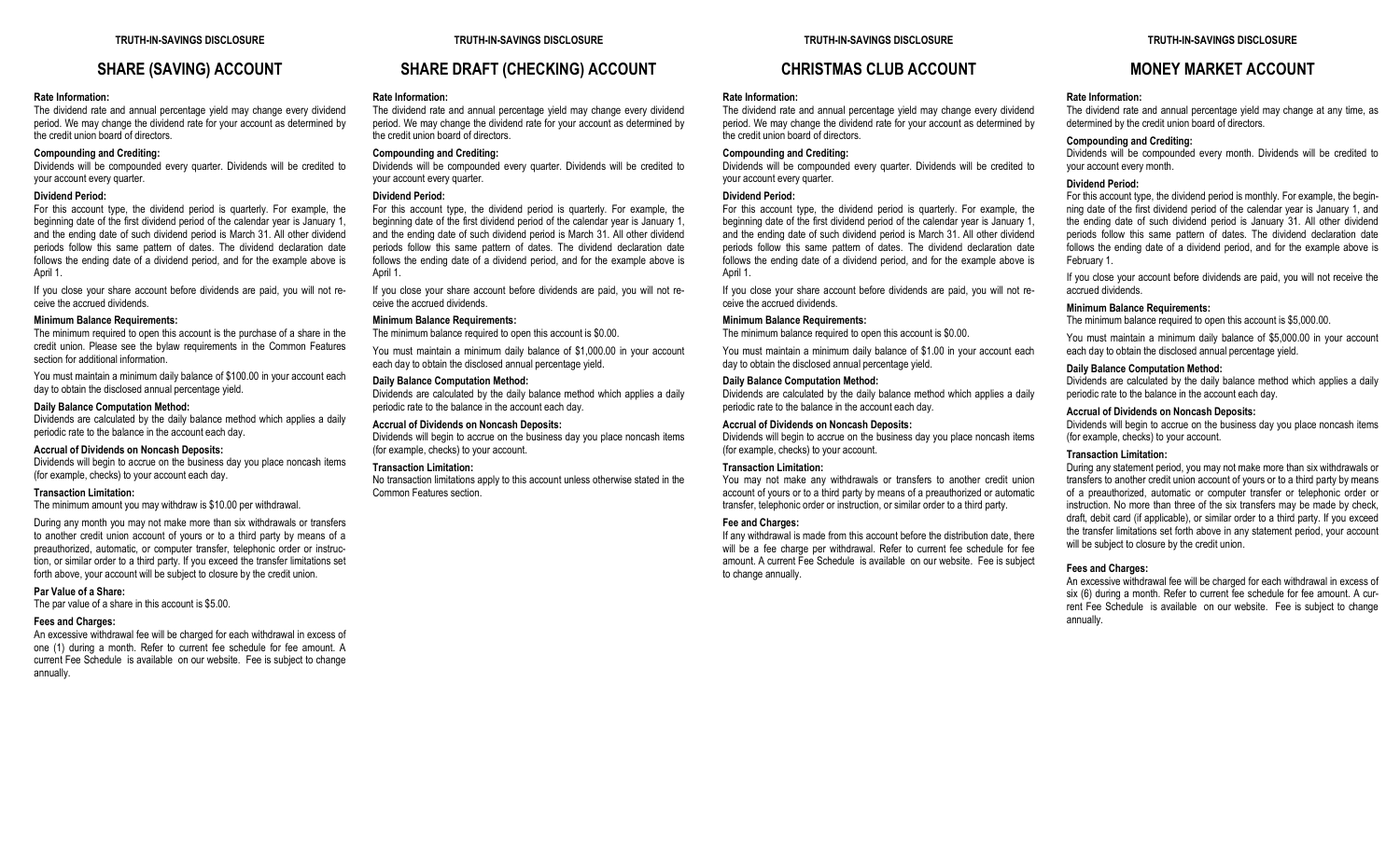# **SHARE CERTIFICATE ACCOUNT**

### **Rate Information:**

The dividend rate on your term share account is  $\frac{9}{2}$  with an annual percentage vield of  $\frac{9}{2}$ . You will be paid this rate until %. You will be paid this rate until first maturity.

### **Compounding Frequency:**

Unless otherwise paid, dividends will be compounded yearly.

### **Crediting Frequency:**

Dividends will be credited to your account yearly. Alternatively, you may choose to have dividends paid to you or to another account every  $\Box$  month  $\Box$  quarter rather than credited to this account.

#### **Dividend Period:**

For this account type, the dividend period is yearly. For example, the beginning date of the first dividend period of the calendar year is May 19, and the ending date of such dividend period is May 18 of the following year. All other dividend periods follow this same pattern of dates. The dividend declaration date is the last day of the dividend period, and for the example above is May 18.

### **Effect of Closing an Account:**

If you close (redeem) a Certificate of Deposit (CD) prior to maturity, you will incur an early withdrawal penalty.

- For a CD with a term up to twelve (12) months, the penalty is ninety (90) days interest regardless of when you close (redeem) the account prior to maturity. This early redemption could reduce the principal of the CD.
- For a CD with a term greater than twelve (12) months and less than twenty-four (24) months, the penalty is one hundred eighty (180) days interest regardless of when you close (redeem) the account prior to maturity. This early redemption could reduce the principal of the CD.
- \* For a CD with a term greater than twenty-four (24) months, the penalty is three hundred sixty (365) days interest regardless of when you close the account prior to maturity. This early redemption could reduce the principal of the CD.

If you close your account before dividends are paid, you will not receive the accrued dividends.

The penalty is calculated using the "Daily Balance Computation Method" (see below). This early redemption could reduce the principal of the CD.

#### **Minimum Balance Requirements:**

The minimum balance required to open this account is \$5,000,00.

You must maintain a minimum daily balance of \$5,000.00 in your account each day to obtain the disclosed annual percentage yield.

#### **Daily Balance Computation Method:**

Dividends are calculated by the daily balance method which applies a daily periodic rate to the balance in the account each day.

### **Accrual of Dividends on Noncash Deposits:**

Dividends will begin to accrue on the business day you place noncash items (for example, checks) into your account.

#### **Transaction Limitation:**

After the account is opened, you may not make additions into the account until the maturity date stated on the account. .

You may make withdrawals of principal from your account prior to maturity only if we agree at the time you request the withdrawal. Principal withdrawn prior to maturity is included in the amount subject to early withdrawal penalty

You can only withdraw dividends prior to maturity if you make arrangements with us for periodic payments of dividends in lieu of crediting.

#### **Time Requirements:** Your account will mature:

**Early Withdrawal Penalties:**

# (A penalty will be imposed for withdrawals before maturity).

For a CD with a term up to twelve (12) months, the penalty is ninety (90) days interest regardless of when you close (redeem) the account prior to maturity. This early redemption could reduce the principal of the CD.

For a CD with a term greater than twelve (12) months, the penalty is one hundred eighty (180) days interest regardless of when you close (redeem) the account prior to maturity. This early redemption could reduce the principal of the CD.

For a CD with a term of greater than twenty-four (24) months, the penalty is three hundred sixty (365) days interest regardless of when you close the account prior to maturity. This early redemption could reduce the principal of the CD.

In certain circumstances such as the death or incompetence of an owner of this account, the law permits, or in some cases requires, the waiver of the early withdrawal penalty. See your plan disclosure if this account is part of an IRA or other tax qualified plan.

### **Withdrawal of Dividends Prior to Maturity:**

The annual percentage yield is based on an assumption that dividends will remain in the account until maturity. A withdrawal will reduce earnings.

### **Automatically Renewable Account:**

This account will automatically renew at maturity. You may prevent renewal if we receive written notice from you before maturity of your intention not to renew or you withdraw the funds in the account at maturity (or within the grace period mentioned below, if any). We can prevent renewal if we mail notice to you at least 30 calendar days before maturity. If either you or we prevent renewal, your funds will be placed in a dividend-bearing account.

Each renewal term will be the same as the original term, beginning on the maturity date. The dividend rate will be the same we offer on new term share accounts on the maturity date which have the same term, minimum balance (if any), and other features as the original term share account.

You will have a grace period of ten (10) calendar days after maturity to withdraw the funds without being charged an early withdrawal penalty.

### **TRUTH-IN-SAVINGS DISCLOSURE**

# **IRA SHARE CERTIFICATE ACCOUNT**

#### **Rate Information:**

The dividend rate on your term share account is  $\%$  with an annual percentage yield of  $\frac{1}{2}$  %. You will be paid this rate until first maturity.

#### **Compounding Frequency:**

Unless otherwise paid, dividends will be compounded yearly.

### **Crediting Frequency:**

Dividends will be credited to your account yearly. Alternatively, you may choose to have dividends paid to you or to another account every  $\Box$  month  $\Box$  quarter rather than credited to this account.

### **Dividend Period:**

For this account type, the dividend period is yearly. For example, the beginning date of the first dividend period of the calendar year is May 19, and the ending date of such dividend period is May 18 of the following year. All other dividend periods follow this same pattern of dates. The dividend declaration date is the last day of the dividend period, and for the example above is May 18.

### **Effect of Closing an Account:**

If you close (redeem) an IRA Certificate of Deposit (CD) prior to maturity or before dividends are paid, you will incur an early withdrawal penalty.

For a CD with a term up to twelve (12) months, the penalty is ninety (90) days interest regardless of when you close (redeem) the account prior to maturity. This early redemption could reduce the principal of the CD. For a CD with a term greater than twelve (12) months, the penalty is one hundred eighty (180) days interest regardless of when you close (redeem) the account prior to maturity. This early redemption could reduce the principal of the CD.

For a CD with a term greater than twenty-four (24) months, the penalty is three hundred sixty (365) days interest when you close the account prior to maturity. This early redemption could reduce the principal of the CD.

If you close your account before dividends are paid, you will not receive the accrued dividends.

The penalty is calculated using the "Daily Balance Computation Method" (see below). This early redemption could reduce the principal of the CD.

#### **Minimum Balance Requirements:**

The minimum balance required to open this account is \$2,000.00.

You must maintain a minimum daily balance of \$2,000.00 in your account each day to obtain the disclosed annual percentage yield.

### **Daily Balance Computation Method:**

Dividends are calculated by the daily balance method which applies a daily periodic rate to the balance in the account each day.

#### **Accrual of Dividends on Noncash Deposits:**

Dividends will begin to accrue on the business day you place noncash items (for example, checks) to your account.

#### **Transaction Limitation:**

After the account is opened, you may not make additions into the account until the maturity date stated on the account.

You may make withdrawals of principal from your account before maturity only if we agree at the time you request the withdrawal. Principal withdrawn before maturity is included in the amount subject to early withdrawal penalty.

You can only withdraw dividends before maturity if you make arrangements with us for periodic payments of dividends in lieu of crediting.

### **Time Requirements:**

Your account will mature:

# **Early Withdrawal Penalties:**

(A penalty will be imposed for withdrawals before maturity.)

- For a CD with a term up to twelve (12) months, the penalty is ninety (90) days interest regardless of when you close (redeem) the account prior to maturity. This early redemption could reduce the principal of the CD.
- For a CD with a term greater than twelve (12) months, the penalty is one hundred eighty (180) days interest regardless of when you close (redeem) the account prior to maturity. This early redemption could reduce the principal of the CD.
- For a CD with a term of greater than twenty-four (24) months, the penalty is three hundred sixty (365) days interest regardless of when you close the account prior to maturity. This early redemption could reduce the principal of the CD.

The penalty is calculated using the "Daily Balance Computation Method" (see above). This early redemption could reduce the principal of the CD.

In certain circumstances such as the death or incompetence of an owner of this account, the law permits, or in some cases requires, the waiver of the early withdrawal penalty. See your plan disclosure if this account is part of an IRA or other tax qualified plan.

### **Withdrawal of Dividends Prior to Maturity:**

The annual percentage yield is based on an assumption that dividends will remain in the account until maturity. A withdrawal will reduce earnings.

### **Automatically Renewable Account:**

This account will automatically renew at maturity. You may prevent renewal if we receive written notice from you before maturity of your intention not to renew or you withdraw the funds in the account at maturity (or within the grace period mentioned below, if any). We can prevent renewal if we mail notice to you at least 30 calendar days before maturity. If either you or we prevent renewal, your funds will be placed in a dividend-bearing account.

Each renewal term will be the same as the original term, beginning on the maturity date. The dividend rate will be the same we offer on new term share accounts on the maturity date which have the same term, minimum balance (if any), and other features as the original term share account.

You will have a grace period of ten calendar days after maturity to withdraw the funds without being charged an early withdrawal penalty.

### **Fees and Charges:**

An administrative fee will be charged each quarter. Refer to current Fee Schedule for fee amount.. A current Fee Schedule is available on our website. Fee is subject to change annually.